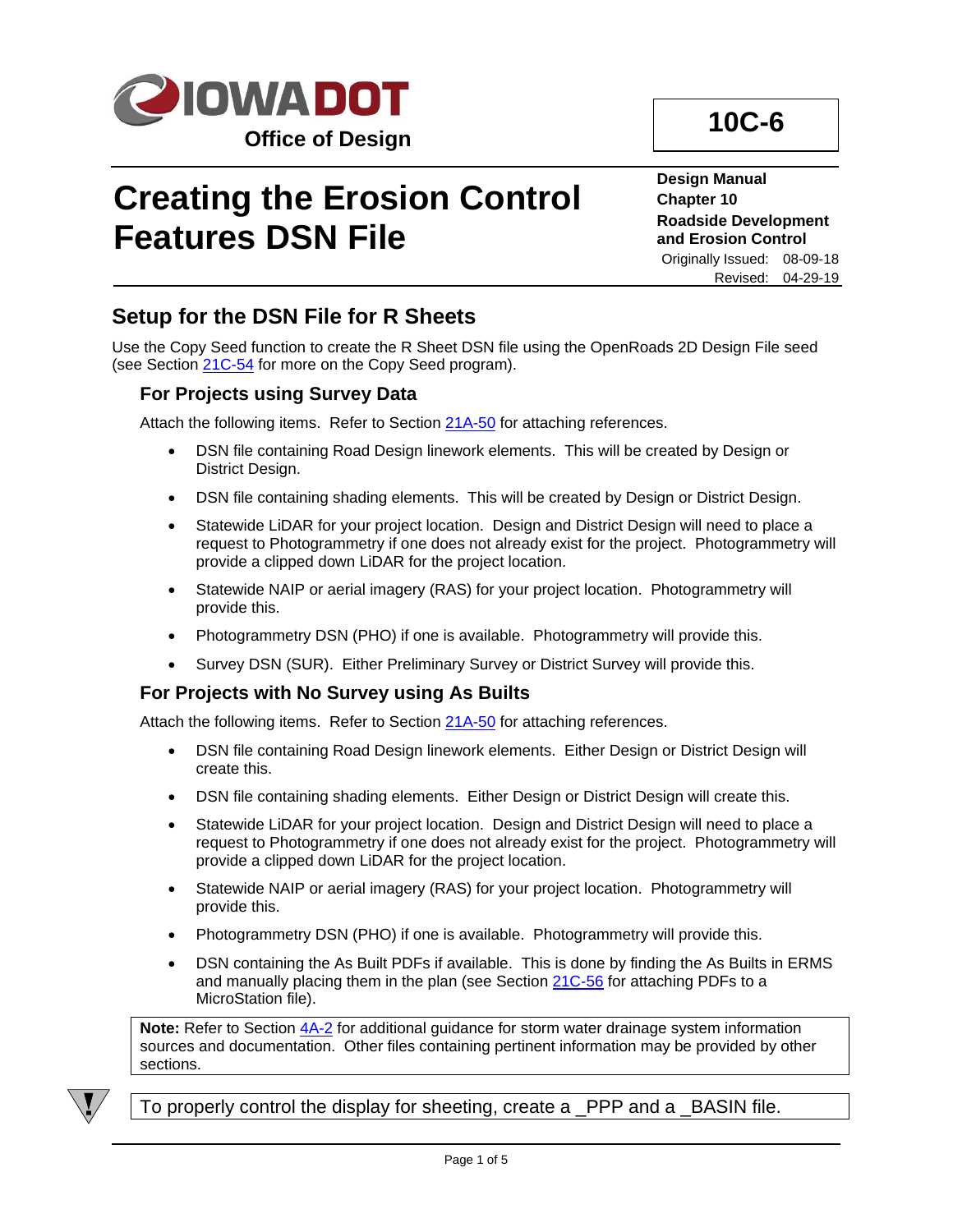## **Erosion Control Design**

#### **Determining Storm Water Detention Need**

- Drainage basin limits (see Section [10C-2\)](10C-02.pdf)
- Use the plan and profile sheets (see Section  $1F-5b$ ) to locate the high spots that will determine the separation between the individual basins and the low spots of where the water will discharge.
	- o Do this for the left, right, and median ditch grades if present.
	- o Repeat this if necessary for intersecting sideroads.
	- $\circ$  Sketch lines using the crests and other plan sheet information to form each drainage basin.
	- $\circ$  Take into consideration existing and proposed roadway, median, and entrance culverts/pipes when determining how the water is being directed off the site through each basin.
	- o Take into consideration proposed and existing dikes, entrances, and intersection roadways when determining how the water is being directed off the site through each basin.
	- o [Sample Plan and Profile.](10C-06/Plan_and_Profile.pdf)
- Place flow arrows and outlet arrows following ditching where there will be concentrated water flow. These will start at the highest point and be drawn toward the outlet of each basin or a draining pipe/culvert into which it drains.
	- $\circ$  Place outlet arrows at locations where water will exit the basins in a concentrated flow.
	- $\circ$  Show sheet flow where water will exit the construction site in a nonconcentrated flow.

#### **Erosion Control Device Placement**

Using the guidance in Section [10C-1,](10C-01.pdf) place erosion control measures in the following order:

- 1. Silt Basins
- 2. Rock Ditches
- 3. Rock Check Dams
- 4. Turf Reinforcement Mats (TRM's)
- 5. Silt Fence for Ditch Checks
- 6. Silt Fences
- 7. Temporary Sediment Control Basins
- 8. Slope Protection
	- 10 inch waddles
	- 12 inch waddles
	- 20 inch logs
- 9. Perimeter Protection
	- 10 inch waddles
	- 12 inch waddles
	- 20 inch logs
- 10. Inlet protection
	- 12 inch waddles
	- Inlet sediment bags, see Section [10C-4](10C-04.pdf)

Vegetated buffers may be used with the guidance of Section [10C-3.](10C-03.pdf)

For urban and transitional areas, see Section [10C-5.](10C-05.pdf)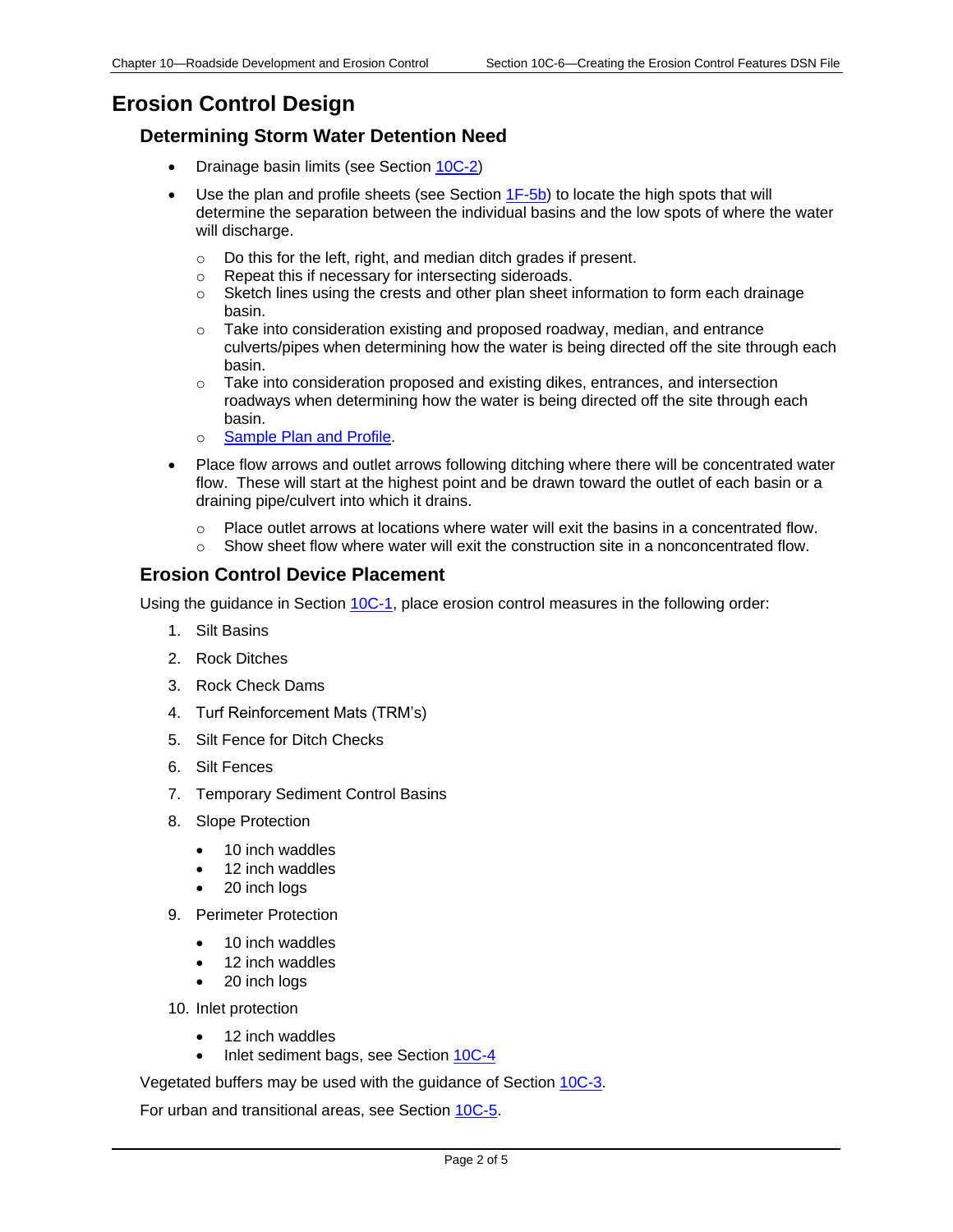#### **Final Erosion Control Measures**

Once all erosion control devices have been placed, contract Roadside Development for final quantities and locations for seeding, fertilizing, and mulching. See Section [10B-1](10b-01.pdf) for more information regarding seeding, fertilizing, and mulching.

## **R Sheet Creation**

#### **Create the Erosion Control Device Placement Set of RR Sheets**

These will show the erosion control device placement and drainage arrows. Follow the sequence below:

- 1. Place port shapes for sheeting using one of the following:
	- Use the existing sheet ports from the D, E, or F sheets if available.
	- Use the Plan and Profile sheeting tools (see Section [21B-4\)](21B-04.pdf) if a BPK or alignment is available.
	- Place them by hand if no other option is available.
- 2. Place scale blocks and north arrows if needed.
- 3. Run the Motif Builder tool from the D&C Manager (see Section [21B-2\)](21B-02.pdf).
- 4. Clip the sheets using the D&C Plan and Profile Sheeting Tool and Motifs (see Section [21B-4\)](21B-04.pdf).
- 5. Open the Erosion Control Device Placement set of sheets created and check for correct levels and sequencing.
- 6. Attach the CPN, see Section [21A-1.](21A-01.pdf)

The files below are used to create R Sheets:

#### **Active File (\_PPP)**

Ensure that all erosion control levels (dsnEc\*) are properly displayed.

#### **Drainage Basins File (\_BASIN)**

This reference will be turned off for the Erosion Control Device Placement set of R sheets.

#### **Road Design Shading SHD File**

Turn on shading for ditching or special ditching only.

#### **Statewide LiDAR File**

This reference will be turned off for the Erosion Control Device Placement set of R sheets.

#### **Statewide NAIP or RAS File**

Ensure the dsnRasterAttachment level is turned on.

#### **Photogrammetry PHO File, Survey SUR File and Road Design Line Work DSN File**

Ensure the levels displayed match the plan and profile sheets (D, E, and F).



Make sure all references are in the desired display sequence. Aerials need to be at the top of the sequence, followed by design shading, then PPP shading, SUR, PHO, and DSN linework, and lastly, PPP linework on the bottom.

[Sample R Sheet \(erosion control devices and drainage arrows\)](10C-06/Erosion_Control_Device_Placement.pdf)

#### **Create the Drainage Basins and Contours Set of RR Sheets**

Follow the sequence below:

- 1. Open the PPP DSN.
- 2. Turn on/off levels for the basin and contour sheets.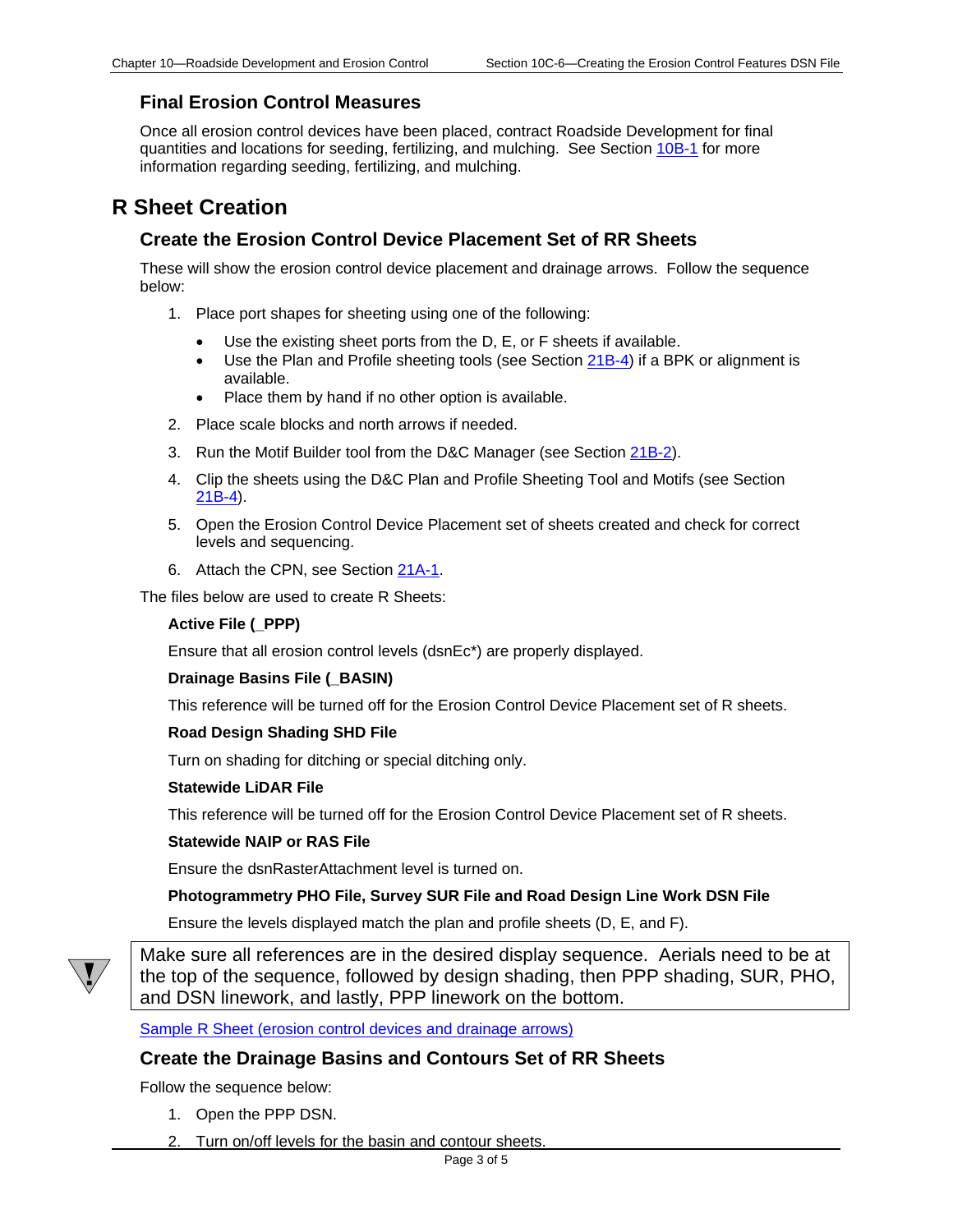- 3. Turn on/off references for the basin and contour sheets.
- 4. Run the Motif builder tool from the D&C Manager, see Section [21B-2.](21B-02.pdf)
- 5. Clip the second set of sheets using the D&C Plan and Profile Sheeting Tool and Motifs, see Section [21B-4.](21B-04.pdf)
- 6. Open the Drainage Basins and Contours set of R sheets and check for correct levels and sequencing.
- 7. Attach the CPN, see Section [21A-1.](21A-01.pdf)

The files below are used to create R Sheets:

#### **Active File (\_PPP)**

Ensure that all erosion control levels (dsnEc\*) are properly displayed.

#### **Drainage Basins File (\_BASIN)**

This reference will be turned off for the Drainage Basins and Contours set of R sheets.

#### **Road Design Shading SHD File**

Turn on shading for ditching or special ditching only.

#### **Statewide LiDAR File**

This reference will be turned off for the Drainage Basins and Contours set of R sheets.

#### **Statewide NAIP or RAS File**

Ensure the dsnRasterAttachment level is turned on.

#### **Photogrammetry PHO File, Survey SUR File and Road Design Line Work DSN File**

Ensure the levels displayed match the plan and profile sheets (D, E, and F).



For larger projects that do not have erosion control on all sheets, you will need to create a PPP location map sheet that shows what area each R series sheet is depicting. Use the Copy Seed function to create the location map sheet using the Typical Sheet (\*B01.SHT) seed (see Section [21C-54\)](21C-54.pdf).

[Sample R Sheet \(contours and drainage arrows\)](10C-06/Drainage_Basin_Contour.pdf)

### **Tabulations**

Use the Copy Seed function to create the RC tabulations file using the Excel Tabulation (C, CD, , J, RC, S, T) File (\*.xlsm) seed file, see Section [21C-54.](21C-54.pdf)

- 1. Open the created file. Select the RC sheets option when prompted for sheet type.
- 2. Fill out the CPN data on the ProjectInformation Tab.
- 3. Under the Add-ins ribbon, use the Add/Remove DE Sheet(s) droop down and select the correct revision date appropriate for your letting date.
- 4. Select the tabs corresponding to the erosion control measures placed.
- 5. Fill out the tabs and use the Build PrintSheet(s) tool under the Add-ins ribbon to place them in the PrintSheets tab.
- 6. Fill out the PPP (Tabulation [110-12\)](../tnt/PDFsandWebFiles/IndividualPDFs/e0110-12.pdf). Refer to the [Designer Info](01E-07/110-12.pdf) for guidance.
- 7. Fill out the rest of the tabs for all erosion control measures being placed.

### **Entering Totals into the [Project Scheduling System \(PSS\)](01B-01/PSS.pdf)**

For guidance, refer to Section [20J-81.](20J-81.pdf)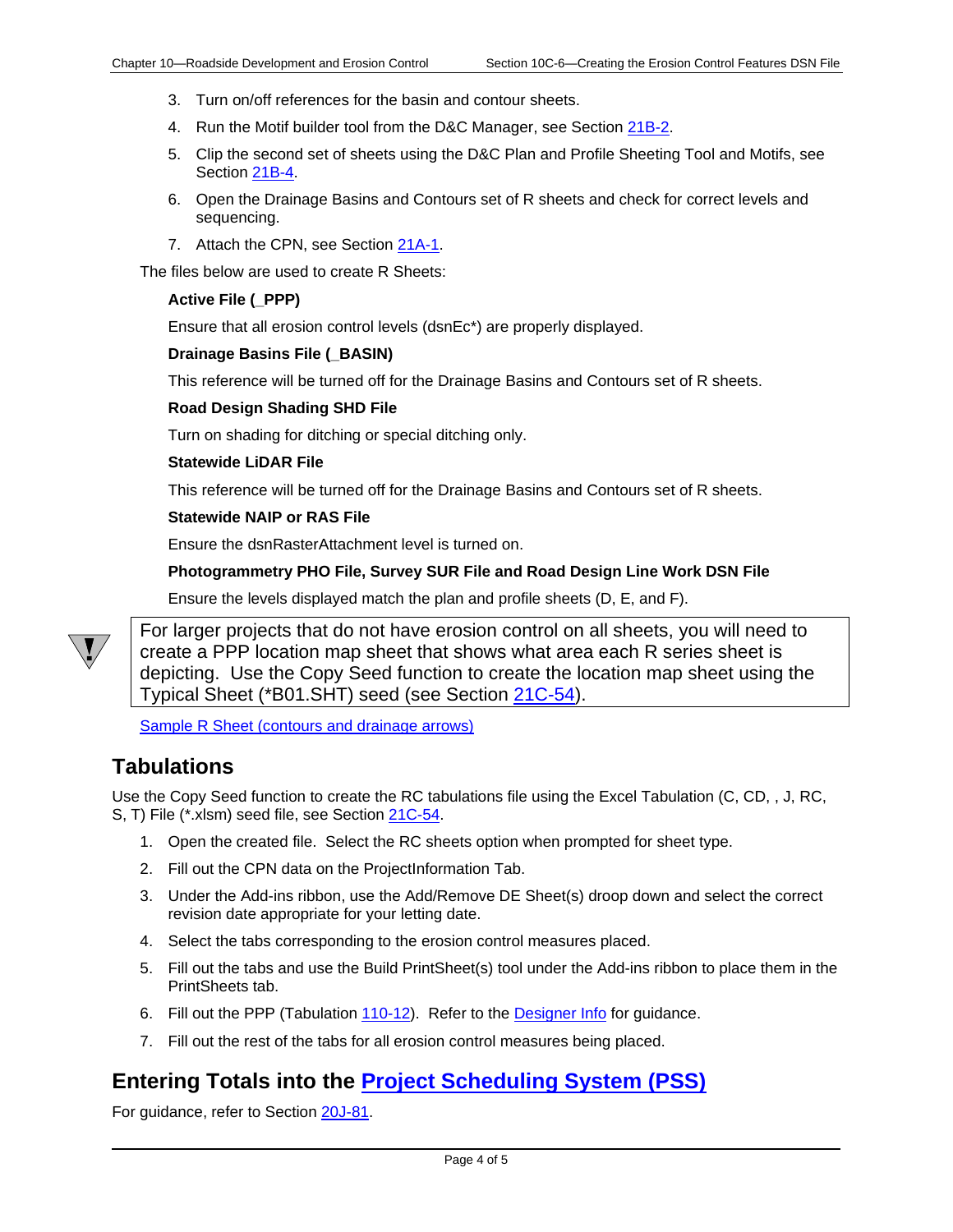## **Notice of Intent (NOI)**

Refer to Section  $\underline{10D-1}$  for guidance on filling out the NOI.